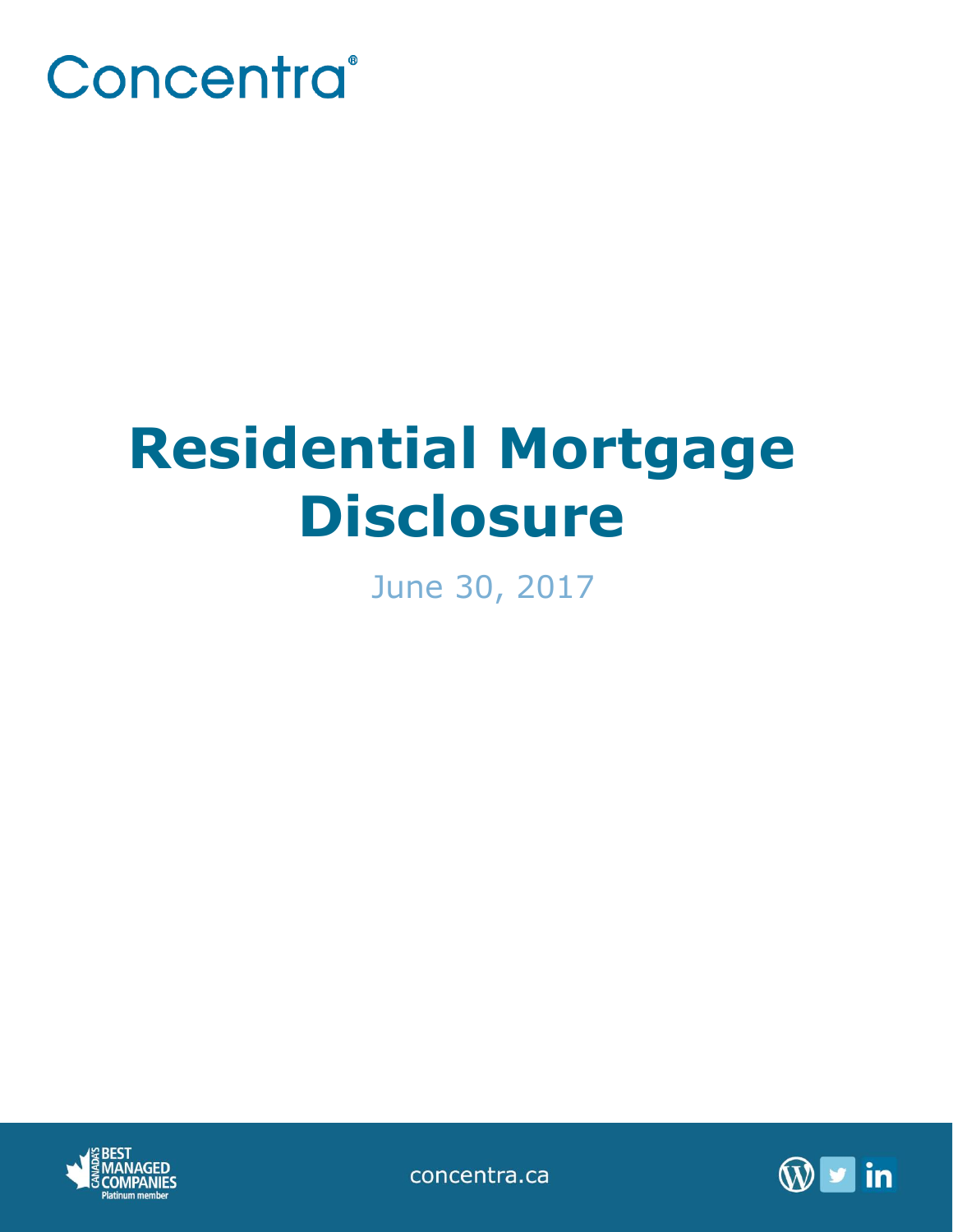## **June 30, 2017 Residential Mortgage Disclosure**

In accordance with the *Office of the Superintendent of Financial Institutions Canada (OSFI) Guideline B20 – Residential Mortgage Underwriting Practices and Procedures* issued June 2012, additional disclosure is provided regarding the company's residential mortgage exposure.

The company is limited to providing residential real estate loans of no more than 80% of the collateral value. Lending at a higher loan-to-value (LTV) is permitted but requires default insurance. This insurance is contractual coverage of the eligible facilities that protects the company's real estate secured lending portfolio against potential losses caused by borrower default. It is provided by either government backed entities or other approved private mortgage insurers.

On an annual basis the company performs a stress test to determine the impact of a significant decline in house prices on the residential mortgage portfolio. Due to the high percentage of insured residential mortgages held on the balance sheet and the increase in house prices since initial underwriting, there is very little impact to the company's capital position from this stress event.

### **Residential mortgages and home equity lines of credit (insured vs. uninsured)**

The following table presents amounts of insured and uninsured residential mortgages and home equity lines of credit (HELOCs), by geographic regions.

|                           |                              |       |                  |       |               |                        | June 30,2017 |                          |               |       |                  |       |
|---------------------------|------------------------------|-------|------------------|-------|---------------|------------------------|--------------|--------------------------|---------------|-------|------------------|-------|
|                           | <b>Residential Mortgages</b> |       |                  |       | <b>HELOCS</b> |                        |              |                          | Total         |       |                  |       |
|                           | Insured <sup>(1)</sup>       |       | <b>Uninsured</b> |       |               | Insured <sup>(1)</sup> |              | Uninsured                | Insured $(1)$ |       | <b>Uninsured</b> |       |
|                           | \$                           | $\%$  | \$               | %     | \$            | %                      | \$           | %                        | \$            | %     | \$               | %     |
| Province $^{(2)}$         |                              |       |                  |       |               |                        |              |                          |               |       |                  |       |
| Atlantic                  | 336,534                      | 6.46  | 15,232           | 1.77  |               |                        |              | ۰.                       | 336,534       | 6.46  | 15,232           | 1.76  |
| Quebec                    | 4,930                        | 0.09  | 632              | 0.07  |               |                        |              | $\overline{\phantom{a}}$ | 4,930         | 0.09  | 632              | 0.07  |
| Ontario                   | 2,229,458                    | 42.76 | 614,116          | 71.33 | 150           | 14.41                  |              |                          | $-2,229,608$  | 42.76 | 614,116          | 71.15 |
| Prairies &<br>Territories | 1,867,811                    | 35.83 | 135,674          | 15.77 |               | $\sim$                 | 1,668        | 76.23                    | 1,867,811     | 35.82 | 137,342 15.92    |       |
| British<br>Columbia       | 774,583                      | 14.86 | 95,243           | 11.06 | 891           | 85.59                  | 520          | 23.77                    | 775,474       | 14.87 | 95,763           | 11.10 |
| Total                     | 5,213,316                    | 100   | 860,897          | 100   | 1,041         | 100                    | 2,188        | 100                      | 5,214,357     | 100   | 863,085          | 100   |

(Thousands of Canadian dollars, except percentage amounts)

*(1) Default insurance is contractual coverage of eligible facilities whereby the company's exposure to real estate secured lending is protected against potential shortfalls caused by borrower default. This insurance is provided by either government backed or other private mortgage default insurers.*

*(2) The province represents the location of the property in Canada. There are no foreign operations.*



**\_\_\_\_\_\_\_\_\_\_\_\_\_\_\_\_\_\_\_\_\_\_\_\_\_\_\_\_\_\_\_\_\_\_\_\_\_\_\_\_\_\_\_\_**